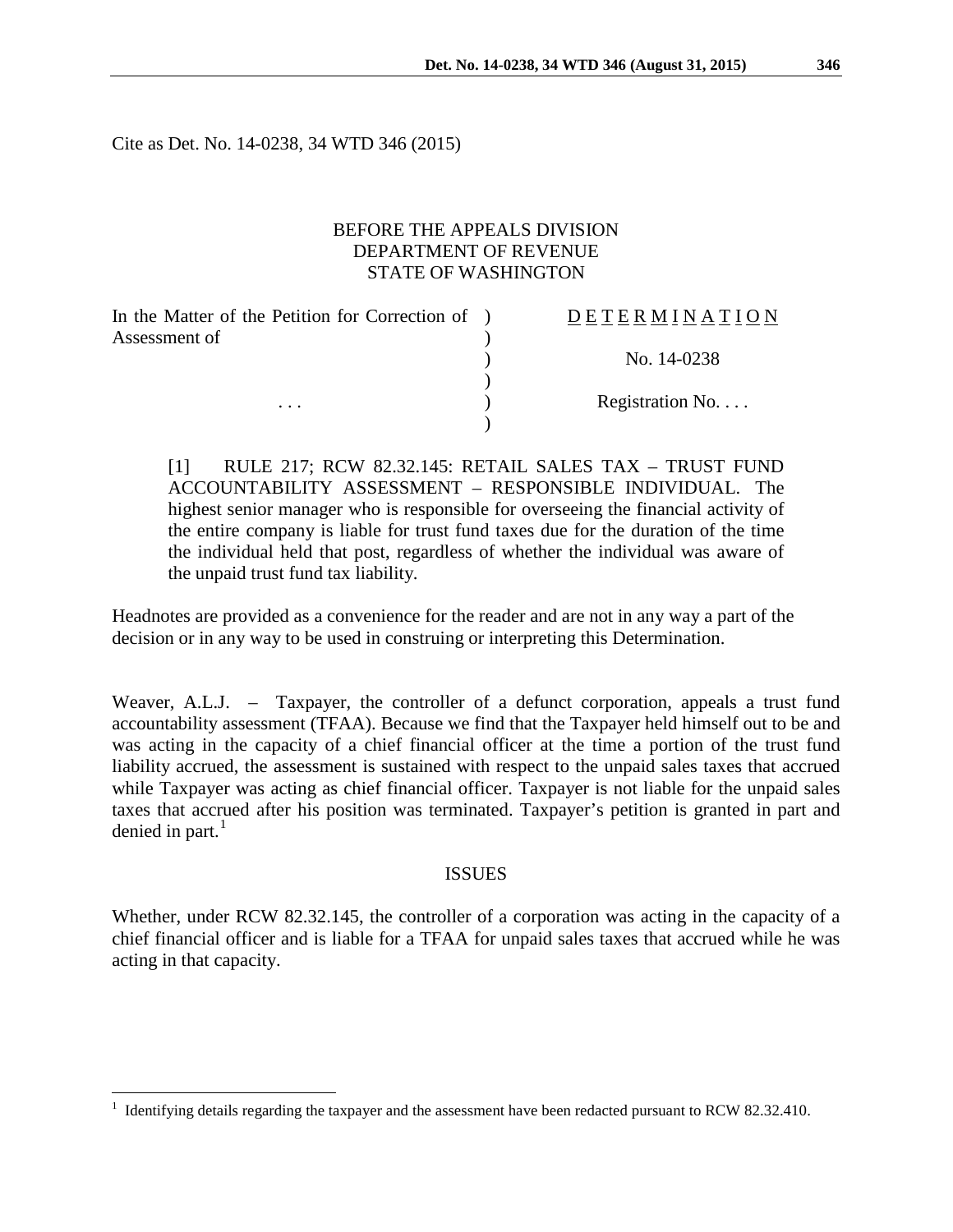## FINDINGS OF FACT

[Corporation] was founded by [President] and was jointly owned by President and his wife. The Corporation was a Washington corporation doing business as a full-service kitchen and bath remodeling contractor. In 2006, the Corporation hired [Taxpayer] as Controller.

Prior to Taxpayer being hired as Controller, the President managed all aspects of the Corporation's finance and accounting functions with the assistance of a bookkeeper. After being hired as Controller, Taxpayer's job responsibilities included reviewing and paying of accounts payable, reviewing and collecting accounts receivable, bank reconciliations, general ledger maintenance, payroll processing, preparing monthly financial statements, filing monthly excise tax returns, filing quarterly and annual payroll tax reports, submitting information to the company CPA for federal tax return preparation, annual budget preparation, cash flow forecasting, oversight of company computer systems, oversight of company benefits, coordinating equipment and facility leases, bank relations, and overseeing creditor and vendor accounts.

Taxpayer was authorized to sign checks on behalf of Corporation. Indeed, the record in this case shows Taxpayer signed numerous checks between April 19, 2012 [and] October 26, 2012, including checks to certain utilities, vendors, municipalities, the Chapter 13 Bankruptcy Trustee, the Washington State Employment Security Department, and the Washington State Department of Labor & Industries. Taxpayer admits he was authorized to sign checks on behalf of the Corporation, but states that the President always had the ultimate authority on how corporate funds were to be used.

On June 21, 2010, Taxpayer signed the "Profit Corporation License Renewal & Annual Report" with the State of Washington's Department of Licensing as a "Secretary" of the Corporation and he lists himself as a "corporate officer." On September 22, 2012, Taxpayer again signed the "Profit Corporation Renewal & Annual Report" on behalf of the Corporation, but, on this occasion, he identifies himself as "Controller" and does not list himself as an officer or a director of the Corporation.[2](#page-1-0) Taxpayer maintains that he was never an officer of the Corporation and says that his identification as "Secretary" on the license renewal form was incorrect and he likely misidentified himself as an officer only for purposes of administrative convenience.

Taxpayer maintains that his position with the Corporation was "Controller" and that he was never an officer of the Corporation. However, certain documentary evidence contradicts this assertion. On October 10, 2007, Taxpayer signed a "Manufacturer's Sales and Use Tax Exemption Certificate" as "CFO." On October 10, 2007, Taxpayer signed a letter to a supplier, as "Chief Financial Officer" and signed a contract with that same supplier as "CFO." On July 10, 2012, Taxpayer signed a letter to the Corporation's lessor as "CFO."

According to Taxpayer, prior to 2009, the Corporation paid its bills on a timely basis and cash flow was not a problem. However, in the middle of 2009, the Corporation faced increasing financial pressures stemming from the economic slowdown. From 2009 through the end of 2011, the Corporation began drawing on lines of credit, running credit card accounts, accumulating

<span id="page-1-0"></span> $2 \ldots$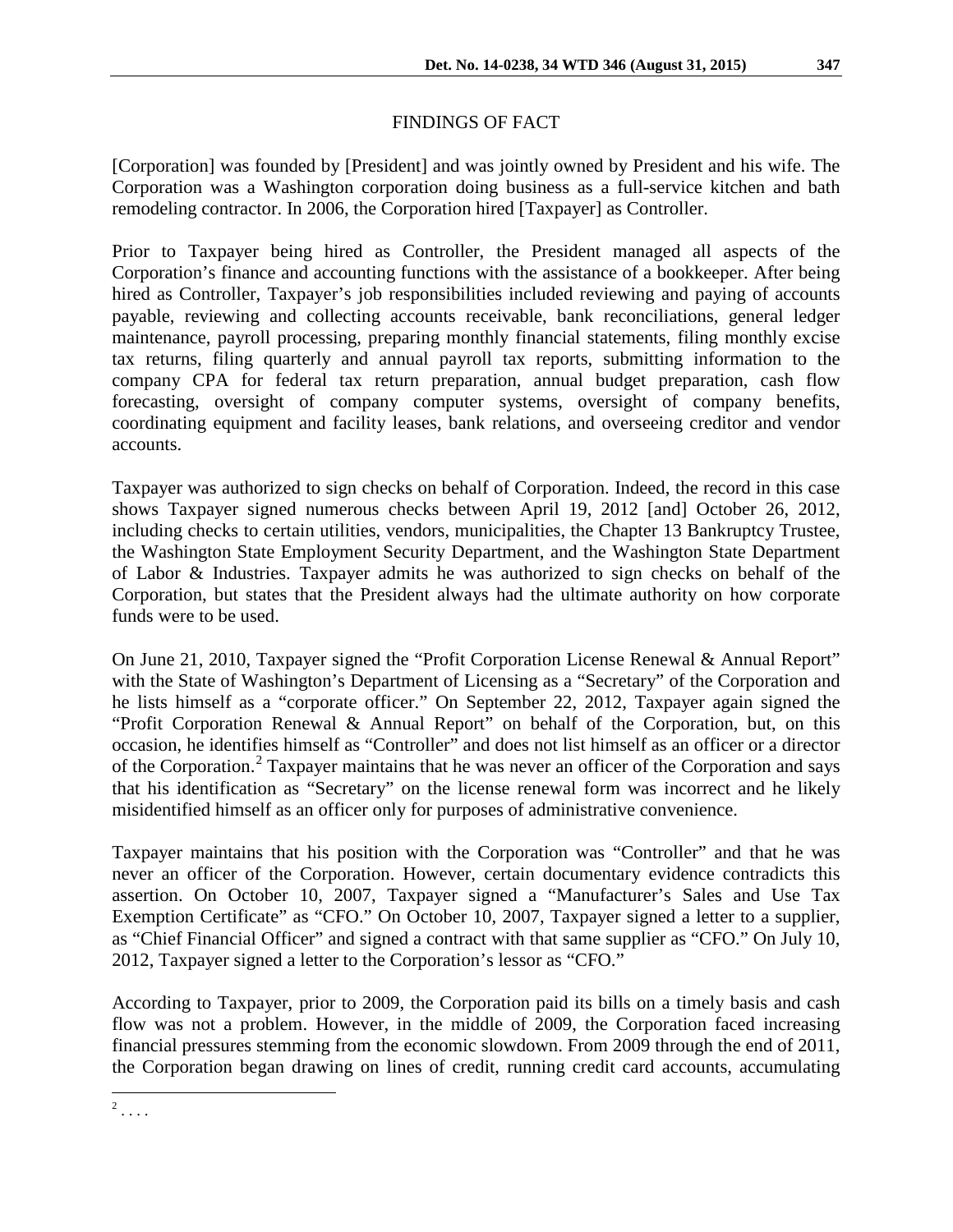unpaid rents, and drawing on company reserves in order to satisfy its suppliers and meet its tax obligations. The Corporation began making late payments of sales taxes collected in November, 2011. The November 2011 sales taxes were paid in January 2012. The Corporation continued to pay its sales tax obligations in arrears through May 2012. From May 2012 through October 2012, Taxpayer met regularly with the President to establish a payment strategy. Part of that strategy was to stop paying sales tax to the Department in order to pay other creditors. Eventually, the plan was that all nonessential personnel were to be laid off on October 12, 2012, no future jobs were to be started after October 15, 2012, and existing jobs were to be completed by mid-November 2012. Taxpayer, himself, was laid off on October 12, 2012, and the Corporation filed for bankruptcy on January 23, 2013.

On July 24, 2012, Taxpayer submitted the Corporation's May 2012 and June 2012 excise tax returns electronically without payment. On August 24, 2012, Taxpayer submitted the Corporation's July 2012 excise tax return electronically without payment. On September 14, 2012, the Compliance Division of the Department of Revenue (Department) issued a tax warrant for May 2012 and June 2012. On September 25, 2012, Taxpayer submitted the Corporation's August 2012 excise tax return electronically without payment. On October 5, 2012, the Compliance Division filed the tax warrant for May 2012 and June 2012 with the . . . County Superior Court. On October 19, 2012, the Compliance Division issued a tax warrant for August 2012. On October 25, 2012, Taxpayer electronically submitted the Corporation's September 2012 excise tax return electronically without payment.

Taxpayer states that he was laid off from the Corporation on October 12, 2012, because he was deemed nonessential personnel by the President. Taxpayer states that he volunteered some of his time after October 12, 2012 to assist the President in winding up the business, but that, after that date, Taxpayer was no longer an employee of the Corporation. The fact that Taxpayer did not sign or submit tax returns for October, 2012, November, 2012, or December, 2012, on behalf of the Corporation is consistent with Taxpayer's assertion that he was no longer employed by the Corporation after October 12, 2012. The excise tax returns for October, 2012, November, 2012, and December, 2012 were signed and submitted by President.

When the Corporation filed for bankruptcy on January 23, 2013, Taxpayer was identified in the Corporation's bankruptcy filings as "Chief Financial Officer." Taxpayer did not sign the bankruptcy filings himself and was identified as "Chief Financial Officer" by the Corporation's President. The bankruptcy filings also stated that Taxpayer had no ownership interest in the Corporation. Taxpayer disputes the title he was given in the bankruptcy filing, but agrees with the assertion in the bankruptcy filing that he had no ownership interest in the Corporation.

The Compliance Division received signed statements from various employees of the Corporation who attest that Taxpayer was the Chief Financial Officer or CFO of the Corporation. The Showroom/Office Manager stated that Taxpayer "was employed by [Taxpayer] as the CFO/Controller. Another employee of the Corporation characterized Taxpayer as "Chief Financial Officer the last 4-6 years." The General Manager in charge of Field Projects and Production for the Corporation states that Taxpayer was the "Chief Financial Officer" of the Corporation for several years. In response to these statements, Taxpayer provided sworn declarations of four former employees who state that Taxpayer's position was "Controller," that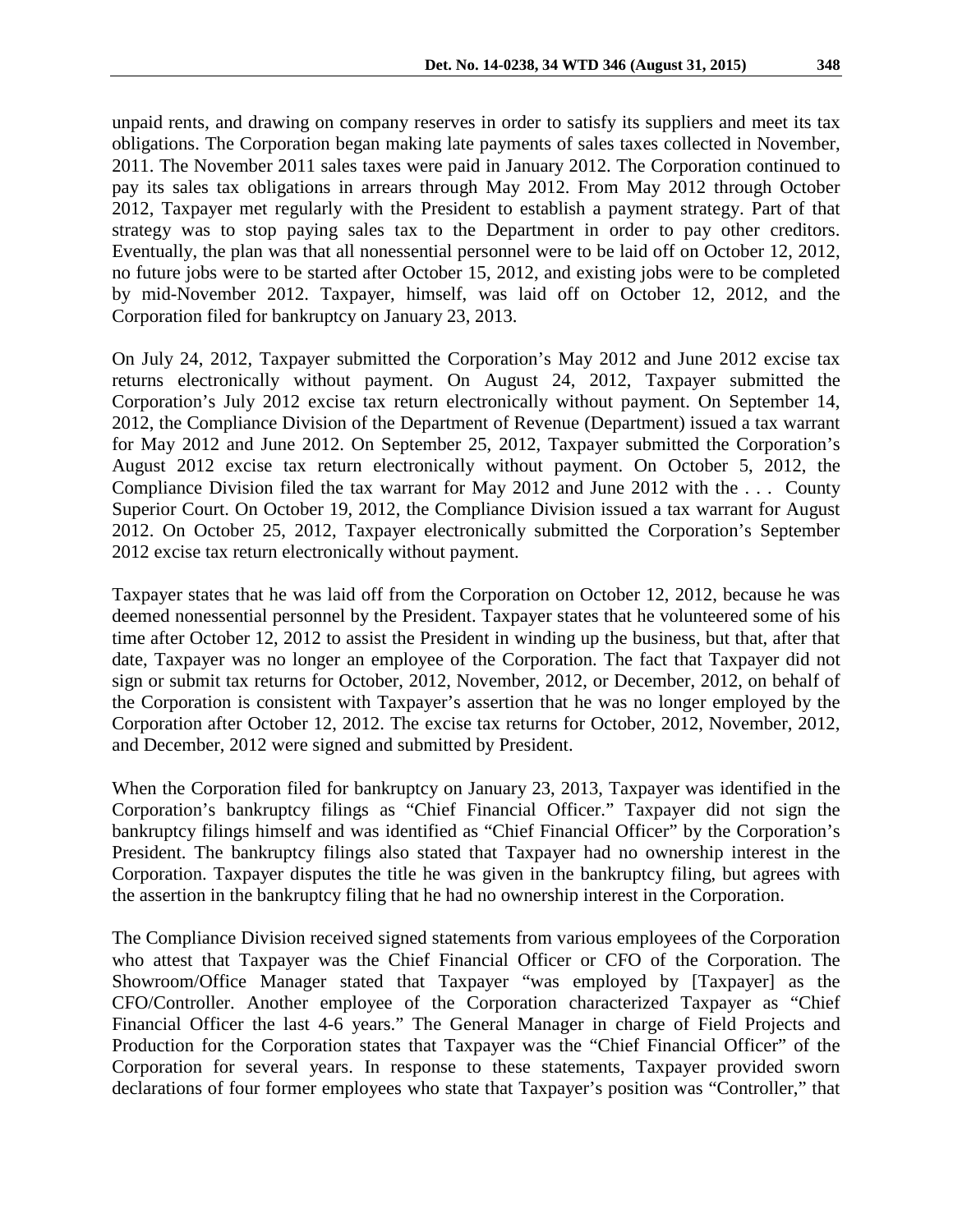he was never a "Chief Financial Officer" of the Corporation, and that he never served as an officer of the Corporation in any capacity. One of the declarations was from the "General Manager" who amended his earlier signed statement that Taxpayer was "Chief Financial Officer" to state that Taxpayer's actual title was "Controller."

Taxpayer maintains that he had no independent authority to collect or remit sales taxes to the Department. Taxpayer states that he only acted with the express authority of the President. He states that the President's directive was to pay payroll and material suppliers first and to pay the Department only after those obligations were met. Taxpayer states that he was well aware that the Corporation was paying other creditors in lieu of remitting collected sales tax to the Department after May 2012, and concedes that he filed excise tax returns without payment for May, June, July, August, and September 2012. Taxpayer's position is that he did not have the authority or discretion to override the President's payment priorities, so when faced with the choice of reserving funds to pay sales tax or to fund payroll and purchase materials, he had no choice but to fund payroll and material purchases as instructed by the President.

The record has conflicting evidence on Taxpayer's level of authority. The signed statements of two former employees of the Corporation stated that Taxpayer's position was CFO or Chief Financial Officer also state that Taxpayer was in control of the company's financials, including decisions on which creditors would be paid. Taxpayer provides his own sworn declaration that he did not have the authority to decide which creditors would be paid and has sworn declarations of four former employees of the Corporation who state that Taxpayer was not a CFO, but was a Controller, and had no authority to make payments to the Department without approval from President. Given this conflicting evidence, and for the reasons articulated in the analysis section below, the Department does not make a finding on the fact issue of whether Taxpayer had the authority to make payments to the Department absent approval from the President.

On June 28, 2013, the Compliance Division issued a Trust Fund Accountability Assessment ("TFAA") against Taxpayer in the amount of \$. . . . The TFAA included \$. . . in unpaid retail sales tax for June, 2012, \$. . . in unpaid retail sales tax for May 2012, \$. . . in unpaid retail sales tax for August 2012, \$. . . in unpaid retail sales tax for September 2012, \$. . . in unpaid retail sales tax for October 2012, and \$. . . in unpaid retail sales tax for November 2012. The TFAA also contained a total of \$. . . in delinquency penalties, \$. . . in interest, and \$. . . in other penalties. Taxpayer filed a timely appeal.

#### ANALYSIS

Businesses that make retail sales are required under RCW 82.08.050 to collect retail sales tax from their customers, hold it in trust until paid to the Department and report and remit the collected tax to the Department. Sellers who fail to collect retail sales tax or fail to remit collected retail sales tax to the Department are personally liable to the state for the amount of the tax. RCW 82.08.050(3). When a limited liability business entity, like a corporation, is dissolved or otherwise terminated owing collected but unremitted retail sales tax to the state, the Department may pursue collection of the entity's unpaid trust fund taxes, including penalties and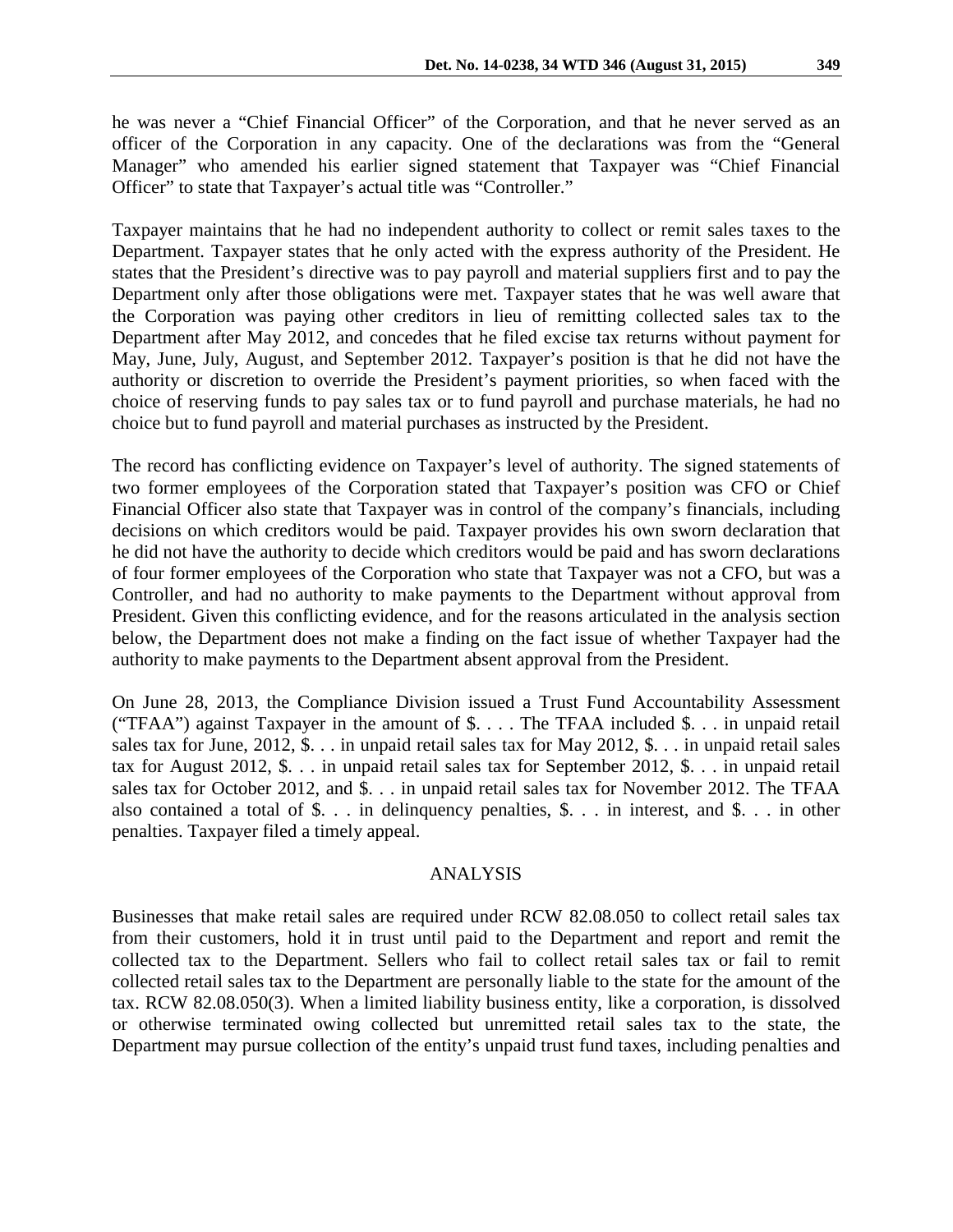interest on those taxes, against "responsible individuals."[3](#page-4-0) RCW 82.32.145(1); WAC 458-20- 217(8). There is no dispute in this case that the Corporation was dissolved owing collected but unremitted retail sales tax to the state.

RCW 82.32.145 defines "responsible individual" as "any current or former officer, manager, member, partner, or trustee of a limited liability business entity, with an unpaid tax warrant issued by the department." RCW  $82.32.145(9)(g)(i)$ . RCW  $82.32.145$  imposes personal liability for unpaid trust fund taxes on those specified individuals, in relevant part, as follows:

For a responsible individual who is the current or former chief executive or chief financial officer, liability under this section applies regardless of fault or whether the individual was or should have been aware of the unpaid trust fund tax liability of the limited liability business entity.

RCW 82.32.145(3)(a). A responsible individual who is a chief executive or chief financial officer is only liable for trust fund tax liability accrued during the period he or she was acting in those roles. RCW 82.32.145(4)(a).

The term "chief financial officer" is defined by statute, as follows:

"Chief financial officer" means: The treasurer of a corporation; or for entities or organizations other than corporations or if the corporation does not have a treasurer as one of its officers, the highest senior manager who is responsible for overseeing the financial activities of the entire company or organization.

RCW 82.32.135(9)(b). There is no evidence, in this case, that the Corporation had a treasurer as one of its officers. Therefore, the relevant inquiry in this matter is whether Taxpayer was the highest senior manager who is responsible for overseeing the financial activities of the entire company or organization. *Id*.

In this case, there are a number of conflicting facts on the issue of whether Taxpayer's official title was "Chief Financial Officer" or "Controller." While there is evidence that Taxpayer held himself out as the "CFO" or "chief financial officer" of the Corporation, there is other evidence that Taxpayer's actual job title was "Controller" of the Corporation. However, under the statutory authority of RCW 82.32.135(9)(b), Taxpayer's official title is irrelevant. The operative question is whether Taxpayer meets the statutory definition of a "chief financial officer." *Id*.

Taxpayer's job responsibilities included reviewing and paying of accounts payable, reviewing and collecting accounts receivable, bank reconciliations, general ledger maintenance, payroll

<span id="page-4-0"></span><sup>&</sup>lt;sup>3</sup>[The Department may pursue collection against "any and all" of an entity's responsible individuals. RCW 82.32.145(1). Thus,] liability under a TFAA is joint and several. Det. No. 00-143, 20 WTD 170 (2001). That is, the Department may collect the entire amount of the TFAA against any one of the responsible individuals or any combination thereof. *Id*. Therefore, the potential culpability of the President does not absolve the Taxpayer of any TFAA liability, as the Department has the right to collect the full amount of the TFAA against any responsible individual. Because it is beyond our purview, we decline to opine whether the President or any non-party to this appeal is a "responsible individual."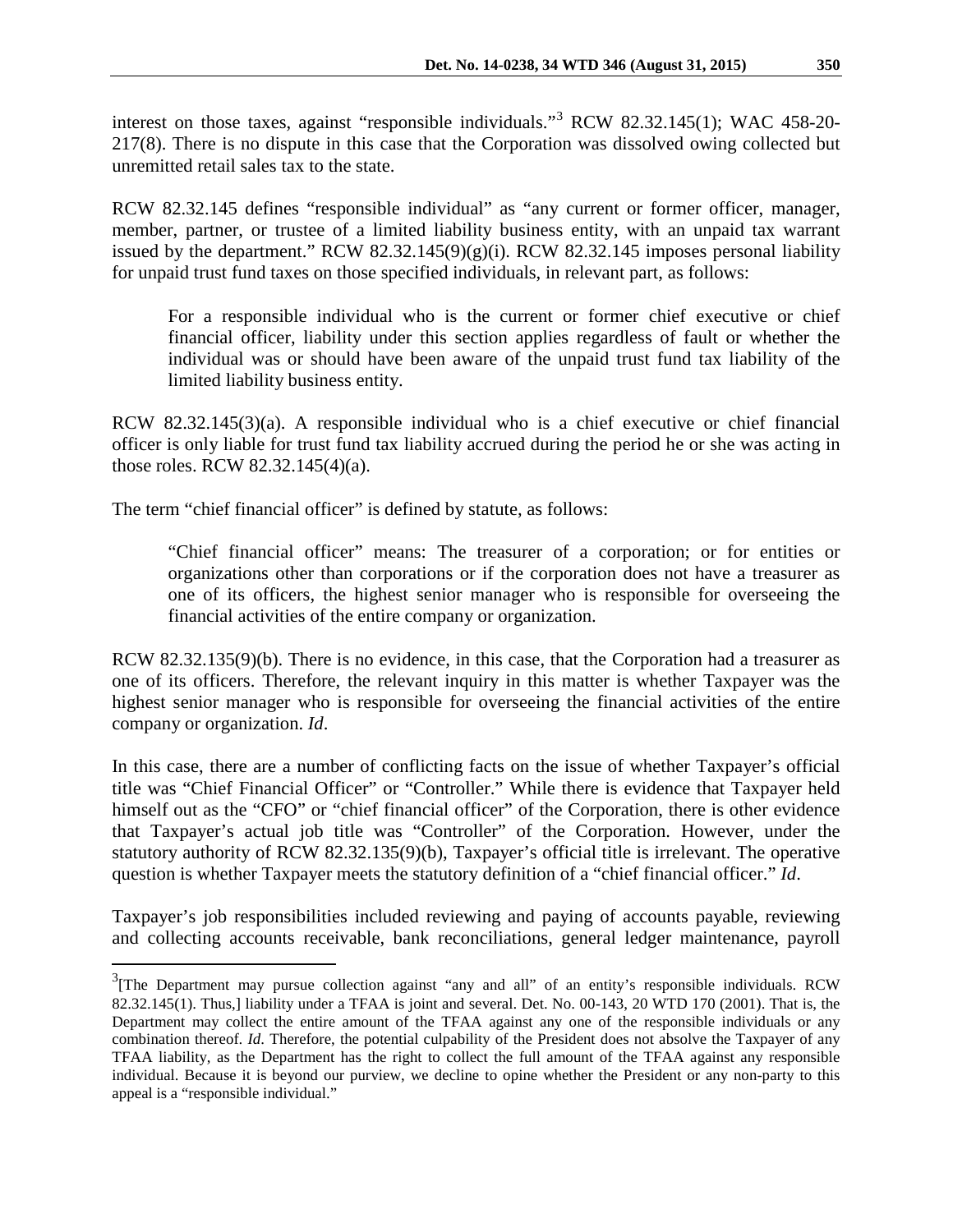processing, preparing monthly financial statements, filing monthly excise tax returns, filing quarterly and annual payroll tax reports, submitting information to the company CPA for federal tax return preparation, annual budget preparation, cash flow forecasting, oversight of company computer systems, oversight of company benefits, coordinating equipment and facility leases, bank relations, and overseeing creditor and vendor accounts.

Taxpayer also had the responsibility to report collected sales tax to the Department and to file excise tax returns. Indeed, Taxpayer filed excise tax returns with the Department for May, June, July, August, and September 2012, and remitted those returns without payment. Taxpayer also had significant control of corporate funds, including the sales taxes held in trust. During the period of delinquency, Taxpayer accessed the corporate checking account and paid vendors and other creditors instead of remitting collected sales tax to the Department.

Moreover, Taxpayer represented himself as an officer of the Corporation in an official filing with the State of Washington. Taxpayer named himself as an officer on a "Profit Corporation License Renewal & Annual Report" filed with the Department of Licensing on September 21, 2010. We are not persuaded that Taxpayer's signed representation of his status as an officer was a mere oversight or was done for the "purpose of administrative convenience," given the other information we have about Taxpayer's role at the Corporation. Taxpayer had significant control over the funds of the Corporation and was responsible for filing corporate excise tax returns. He also held himself out as "Chief Financial Officer" or "CFO" on multiple occasions.

Frankly, on the facts provided, there is no other individual at the Corporation who could reasonably be considered as "the highest senior manager who is responsible for overseeing the financial activity of the entire company." The President was the "chief executive officer" as that term is defined by statute, and Taxpayer was the "chief financial officer." *See* RCW 82.32.195(9)(a), (b). Because we find Taxpayer was the "chief financial officer" of the Corporation, Taxpayer is liable for the unpaid trust fund tax liability for the time that he was acting in that capacity. *See* RCW 82.32.145(3)(a).

Taxpayer takes the position that he cannot be liable for the failure to remit sales tax to the Department because he was not authorized by the President of the Corporation to pay the Department. However, as stated above, under RCW 82.32.145, a chief financial officer is liable for the unpaid trust fund taxes of the Corporation, regardless of fault. Therefore, Taxpayer is liable for the amounts of the TFAA regardless of the actions of the President.

Finally, there is the issue whether Taxpayer should be held liable for the trust fund taxes that accrued after he was laid off by the Corporation on October 12, 2012. RCW 83.32.145(4)(a) reads as follows:

> $(4)(a)$  Except as provided in this subsection  $(4)(a)$ , a responsible individual who is the current or a former chief executive or chief financial officer is liable under this section only for trust fund tax liability accrued during the period that he or she was the chief executive or chief financial officer. However, if the responsible individual had the responsibility or duty to remit payment of the limited liability business entity's trust fund taxes to the department during any period of time that the person was not the